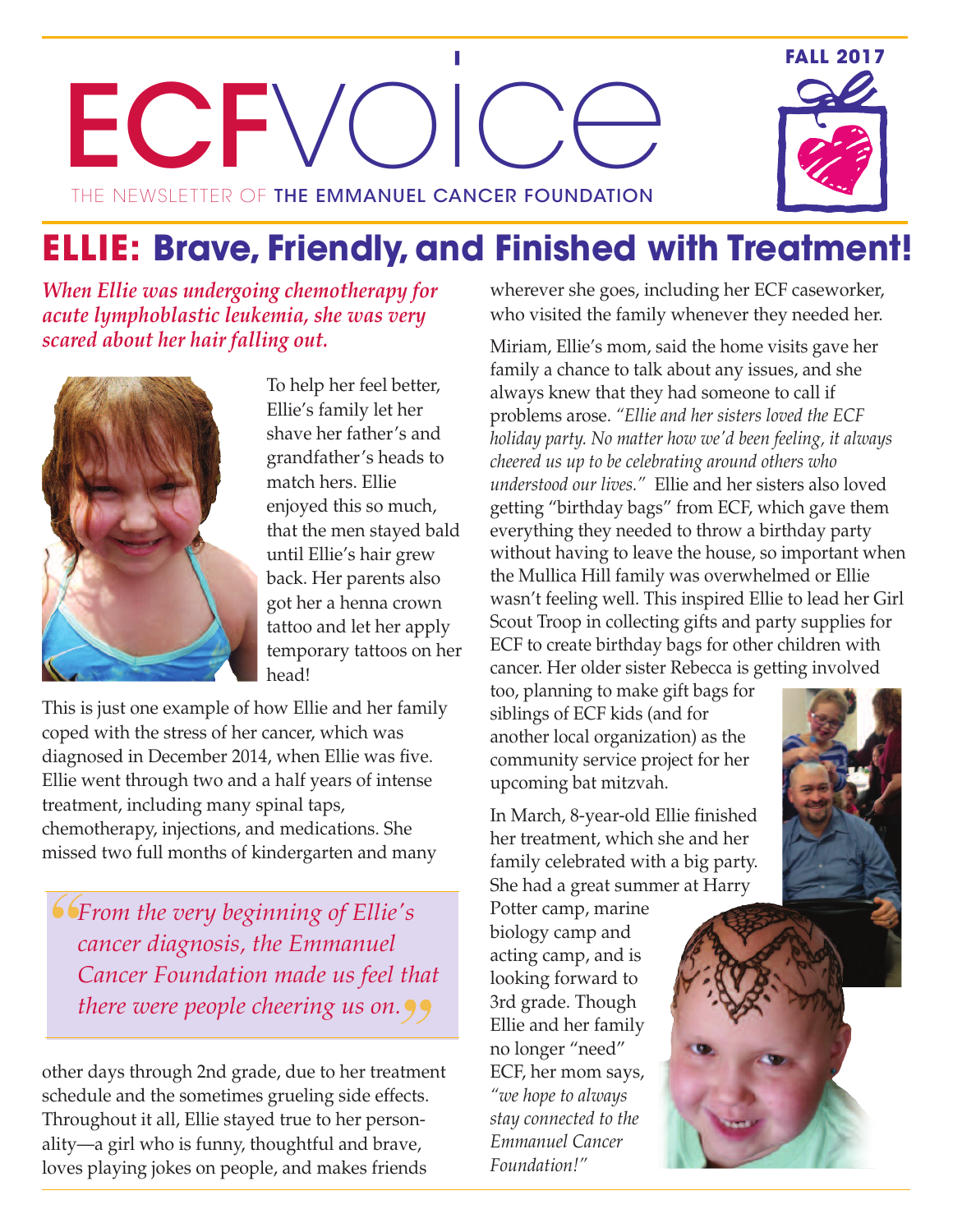## **r e f l e c t i o n s** FROM THE EXECUTIVE DIRECTOR



## SOMEONE ONCE SAID: *"Coming together is a beginning; keeping together is progress;*

*working together is*

*success."*

Our hearts go out to all the people suffering<br>from the recent hurricanes and natural<br>places on young cancer patients. While we from the recent hurricanes and natural disasters, and know the added burden it places on young cancer patients. While we acknowledge that we can't help everyone or solve every problem, it has been my experience that in times of struggle and strife, people come together - it is human nature to want to reach out and lend a hand. I see this every day at ECF. Moments of true compassion by people, even while struggling within their own personal disasters. The families, volunteers, donors and staff at ECF are living proof. As you read the stories in this newsletter, you will see examples of exceptional kindness. Staff helping families, volunteers helping staff, and ECF families helping other ECF families--who better to understand their fears and struggles than others that are going through it every day. It is truly inspirational to witness.

I have seen many volunteers and supporters that have dedicated their time and resources to ECF for decades, only to have pediatric cancer strike home in their personal lives. But instead of closing down, they fight harder for the families we serve, much like Emmanuel Vizzoni's parents did when they founded ECF 34 years ago. Like I said, inspirational.

So let's keep looking for ways to reach out to our neighbors in need, with a kind word, gesture or deed. Together there are limitless ways we can lighten the load for families living the day to day horrors of pediatric cancer. And thank you for all you have done already to bring comfort, relief and even joy to their lives.

Joann

**JOANN PASSANTINO**

## **volunteer SPOTLIGHT:** Kevin McLaughlin

### When Kevin McLaughlin became an Emmanuel Cancer Foundation

volunteer in 1995, he had no idea how much it would mean to him. He can't remember where he met the ECF staff person who told him about the organization, but he does recall saying to her *"if you need help, just let me know."* A week later, she called Kevin, asking if he would help deliver food to a family. The rest, as they say, is history. *"Anything ECF needed done, I would do,"* he says. Kevin has a son and two daughters, and thought volunteering for ECF was a great way to give back and feel thankful for the health of his family. His kids got



involved too, coming with him on deliveries. He remembers his youngest carrying full bags of canned goods up three flights of stairs for one family.

Then in 2013, his 15-year-old daughter Shana was diagnosed with Hodgkin's Lymphoma. He had seen cancer from one side, and now was seeing it from another. He says Shana was a *"trouper,"* still going with him on his delivery runs, even while undergoing rigorous cancer treatment. Once at Morristown Hospital, Shana received chemo right next to one of the ECF kids to whom they had brought groceries. Kevin says his family focused on just getting through each day and received tremendous support from their network of neighbors. Shana's high school classmates started an annual fundraiser in her honor to benefit ECF. The first year, "Shana's Cup" raised over \$7,000! Inspired by her experience, Shana is now in nursing school at Georgetown University specializing in oncology. When she graduates, Shana has a full time position lined up at Memorial Sloan Kettering in New York City, where she interned the past two summers. *"From getting treatment to treating others in just five years….we are all so proud of her,"* says Kevin.

Kevin's experience pointed out further to him why ECF is such a vital source of support for families who do not have a neighborhood network or nearby family.

# *ECF becomes their neighbors.*

Kevin recently came back from vacation and worked a 17-hour day running his corporate relocation company, but still made time the following day to drop by ECF's food pantry and pick up groceries for a family. He also volunteers for the Tricky Tray fundraiser and continues his more than a decade-long involvement with the Golf Outing. *"It is very grounding seeing what ECF families go through,"* Kevin says. *"It never stops making me appreciate what I have."*

# **CREATE YOUR CHARITABLE LEGACY**

A simple, flexible and versatile way to ensure ECF can continue our work for years to come is <sup>a</sup> gift in your will or living trust, known as <sup>a</sup> **CHARITABLE BEQUEST**. Please consider including <sup>a</sup> bequest to ECF in your estate plan.

**For more information, call (908) 322-4323 ext. 15.**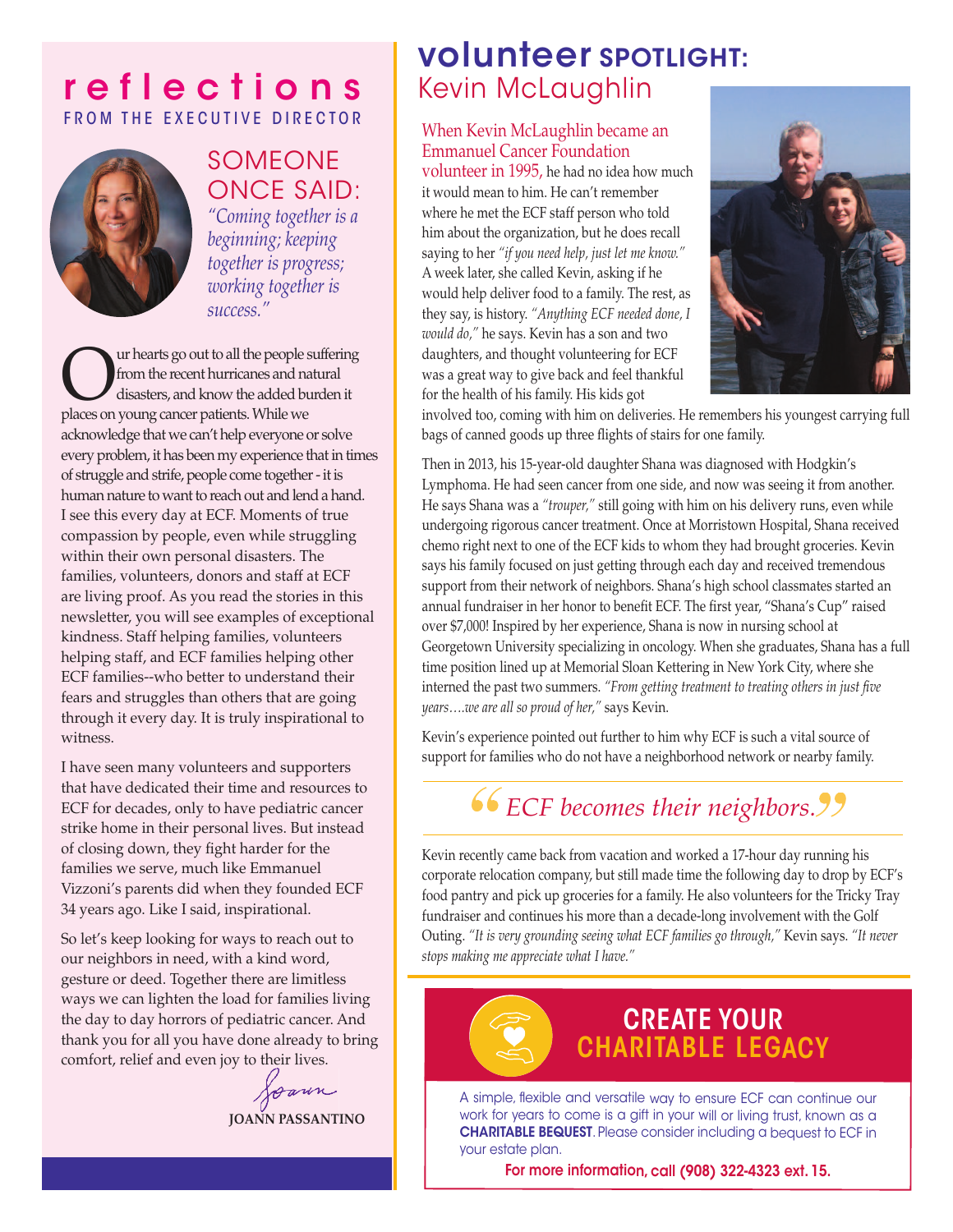# **FAMILIES H E LPIN G OT H ER FAMI L I E S**

**At ECF's SpringTea Party in April,** the 50/50 raffle winner, Cathy Castellan, generously donated her \$350 winnings to another ECF family. Cathy is the mother-inlaw of ECF mom Teresa Castellan, whose four-year-old daughter Mia has acute lymphocytic leukemia. Despite a three-year roller coaster ride of cancer diagnosis, remission and then relapse, Mia is now doing great several months after a bone marrow transplant; she is back to her happy self and doing all the activities she loves.

At the Tea Party, Cathy heard ECF Case Manager Ilene Langweil tell the story of Landon, a two-year-old boy with retinoblastoma. Landon's diagnosis has been difficult for his family, with lost time at work for both parents, financial strain and repeated struggles with their insurance company over getting approval for Landon's treatment and the necessary removal of his eye. Then in January, Landon broke his



*Landon and Mom with their Tricky Tray prize from Cathy Castellan*

femur bone and was in a waist-to-foot cast for 6 weeks.

*"We decided to donate the money to Landon's family,"* said Cathy. *"So many people were there for us when we needed it most, and if we can help bring that same relief to other families, then it's worth every penny! "*



*Mia Castellan*

## *Landon's mom was excited to receive the gift and so appreciative of Cathy's generosity.*

Landon finally got his new eye a few months ago and is looking forward to the completion of his chemotherapy in a few months. This is a beautiful example of families wanting to lessen the struggles of other families who have gone through the same experiences.

#### **t o y o u** FROM THE DEVELOPMENT & COMMUNICATIONS OFFICE I believe one purpose of life is to make things better—easier, happier, less painful—for another person. It does not have to be many people; Mother Theresa said *"If you can't feed 100 people, then feed just one."* Sometimes the smallest gesture can make a big impact. Like these: A volunteer whose daughter had cancer bringing much needed groceries to a family that didn't have the supportive network of neighbors he had to help his family through difficult times. A teenage girl making time to sit with a younger boy and sharing her cancer story to make him less afraid. Or a 2nd grader with leukemia getting her girl scout troop to assemble bags of party supplies so other kids facing cancer could have fun birthdays like she did.



**VICTORIA ARONOFF**

#### **ECF IS GRATEFUL TO THE FOLLOWING FOUNDATIONS AND CORPORATIONS THAT PROVIDED RECENT GRANT SUPPORT:**

A. Findlay Geddes and Mildred K. Geddes Charitable Foundation, Inc. • Abundant Life Reformed Church • Advent Lutheran Church of Wyckoff Amper, Politziner & Mattia, PC • Robert & Joan Dircks Foundation • Eisai, Inc. • IBM Employee Services Center • Joseph Lapinski Foundation Merrick Family Foundation • MSO, Inc. • Nordson Corporation • Party With Purpose • Plymouth Rock Management Company of New Jersey Independent Order of Odd Fellows of NJ • The Westfield Service League • Woman's Club of Ridgewood • MGN Foundation